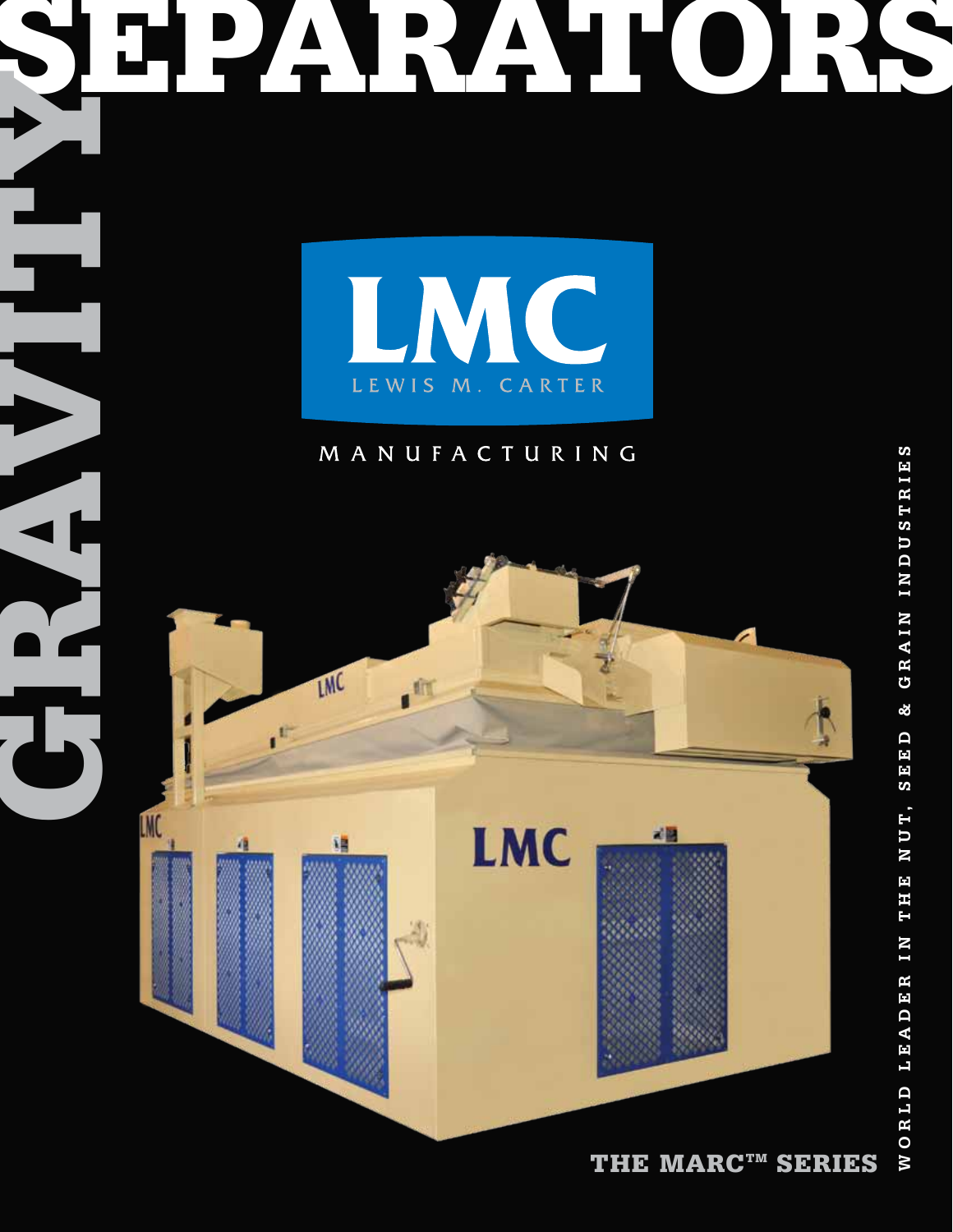

**High Efficiency Fan**



# High capacity. **Total, exact, distinct product separation.**

LMC

## **THE MARC<sup>™</sup> SERIES**

named after LMC's founding father, sets the industry standard for reliability, durability and flexibility. From its innovative discharge system to its hallmark ripple deck coverings, the Marc produces precise, exact separations. Customers expect any gravity separator to separate products according to specific gravity. However, the completeness of separation is a key component of success. Only with an LMC Marc can you obtain a total, exact and distinct separation. LMC's Marc Series has the capability to recognize extremely close differences in specific densities.

#### **LMC's On Site Laboratory**

*LMC offers a free laboratory analysis of your product to discover its separating challenges. Send your product to LMC and the laboratory* 



*will perform tests to evaluate various separating and cleaning options. Based on the research, LMC's diagnostic team will make an integrated system recommendation for your product.*

### **Three Key Components: Reliability, Durability, Flexibility**

Reliability and durability have a great impact on a facility's bottom line. LMC's Marc Gravity Separators are built with heavy duty frames and precise mechanical design features. Since the Marc is so well built, customers typically realize a decrease in repairs and downtime. Through expert research and development, the Gravity Separator has the ability to work with any dry, flowable product. This flexibility, along with the separator's ease of operation, has made LMC a leader in the separating and cleaning industry.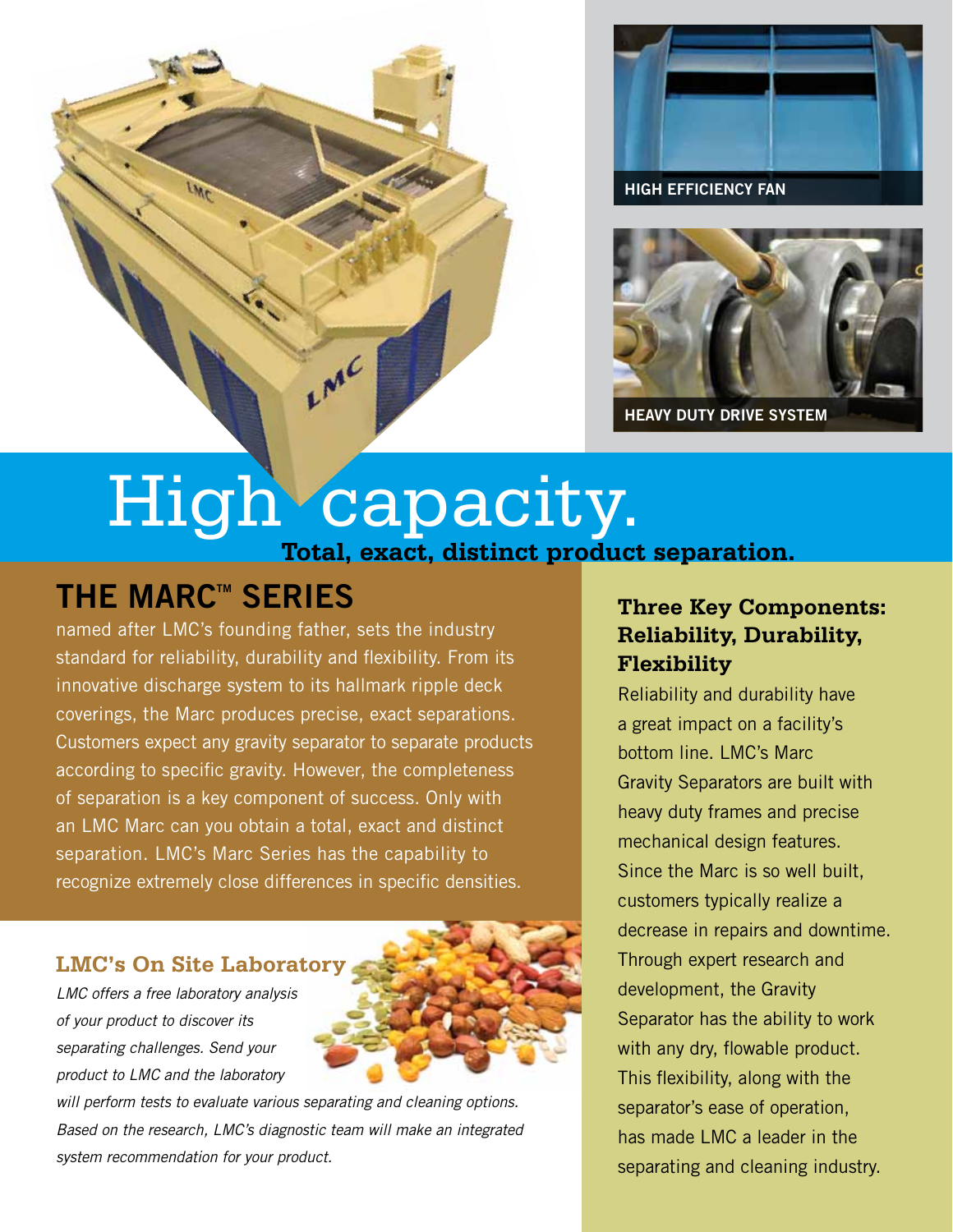#### **The R ipple De ck Design**

gives the deck covering more traction for the separating process. A more complete and distinct product separation is achieved.

#### **The Au t omatic Disc harge Syst e m**

senses product depth and adjusts the discharge gate for fluctuations in product flow. This consistent bed depth eliminates constant readjustment.

**MULTI-LIGHTS ADJUSTABLE GATES** 

enable precise control when adjusting light product discharge.

#### **A GREATER BED DEPTH**

than other gravity separators actually allows LMC's Gravity Separator to use the product to make more precise separations.

#### **On the Deck Recirculation**

eliminates the need to have middle cuts. Middle cuts, with more handling, increase product damage. Gone are the blends seen on other gravity separators.

#### **THE FLUIDIZED BED**

is created using a single super-quiet, high-efficiency fan.

#### **THREE COMPONENT DECK SYSTEM**

(Deck Cap, Insert, Diffusion Plate) allows for easy change between product changes and sanitation.





**AUTOMATIC DISCHARGE SYSTEM** 



# additional features

- *The Counterbalanced Construction greatly reduces vibrations and extends machine life.*
- **•••** *The AC inverter controls with a digital RPM display on the eccentric and fan motors allow simple micro speed adjustments.*
- *A Dust Hood is available as an option.*